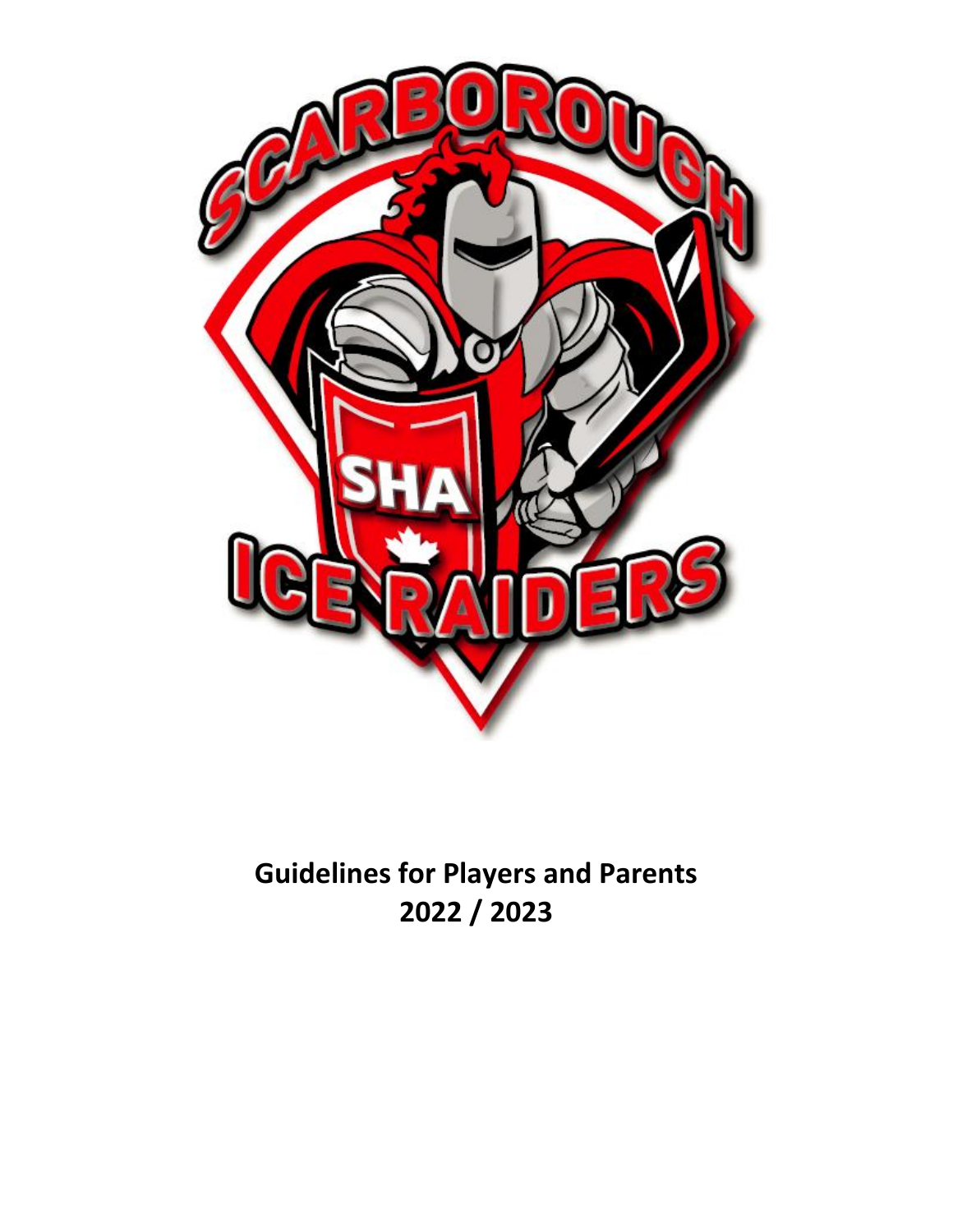# **TABLE OF CONTENTS**

| The Association Mission Statement              | 3   |
|------------------------------------------------|-----|
| <b>Rules of Operation</b>                      | 3   |
| Scarborough Ice Raiders                        |     |
| Legal Status                                   | 3   |
| <b>Association Directors and Officers</b>      | 3   |
| The Club's Teams                               | 3   |
| The Club's Responsibilities                    | 4   |
| <b>Fund Raising</b>                            | 4   |
| General                                        | 4   |
| Who can Make Decisions on behalf of the Club   | 5   |
| <b>Communication with Association Officers</b> | 5   |
| The Teams                                      | 5   |
| <b>Team Officials</b>                          | 5   |
| Head Coach's Responsibilities                  | 5   |
| Payments to Team Officials                     | 5   |
| Team Officials are not Employees               | 5   |
| <b>Treatment of Players</b>                    | 6   |
| <b>Team Meetings</b>                           | 6   |
| <b>Supplementary Team Rules</b>                | 6   |
| <b>Team Finances</b>                           | 6   |
| <b>Team Bank Accounts</b>                      | 6   |
| <b>Team Receipts and Expenditures</b>          | 6/7 |
| <b>Team Finances</b>                           | 7   |
| Rules Relating to Parents/Guardians            | 7   |
| Notices, Approvals and Authorizations          | 7   |
| Payment of Fees                                | 7   |
| <b>Standard of Conduct</b>                     | 7   |
| <b>Sanctions for Misconduct</b>                | 7   |
| Standards and Sanctions imposed by the GTHL    | 7   |
| <b>Rules Relating to Players</b>               | 8   |
| Players' Obligations                           | 8   |
| Sanctions for Breaching Obligations            | 8   |
| Player Injury                                  | 8   |
| Allocation of Ice Time                         |     |
|                                                | 8   |
| <b>Affiliated Teams</b>                        | 8   |
| Permission to Skate                            | 8   |
| Releases                                       | 9   |
| <b>Dispute Resolution</b>                      | 9   |

The By-Laws and Policies of the Scarborough Ice Raiders override this document to the extent there is a conflict. Small changes to this document may be made to the copy posted to the website. This document will only be changed in substance prior to the start of any season, unless circulated to all parents/guardians. The Scarborough Ice Raiders are a division of the S.H.A. Hockey Club.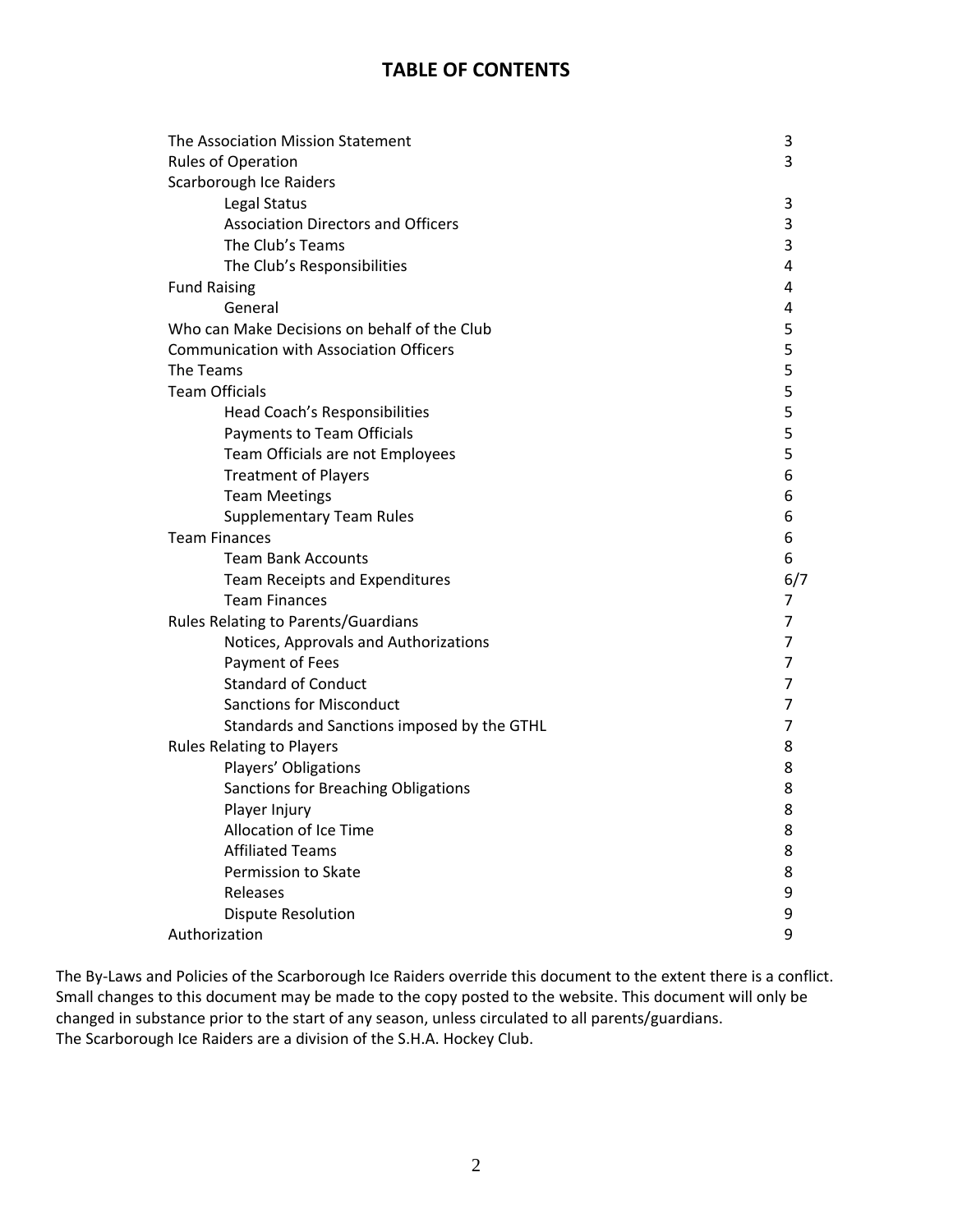# **Scarborough Ice Raiders Mission Statement**

The objective of the Scarborough Ice Raiders is to provide a safe and enjoyable environment for children and youth to learn and enjoy the game of hockey and encourage all players to pursue their best level of ability in a Competitive Program.

# **Rules of Operation**

The rules and guidelines set out here are applicable to all teams and players in the competitive divisions of the Scarborough Ice Raiders. The Board of Directors of the Scarborough Ice Raiders will from time to time amend these rules and guidelines. Any substantial changes will generally take place prior to the start of the following season and will be corresponded to all players, coaches and parents.

# **Scarborough Ice Raiders**

### **Legal Status**

The Scarborough Ice Raiders (the "Club") is incorporated as a non- share Capital Corporation and operates as a not for profit entity and is also subject to the rules of the Greater Toronto Hockey League (GTHL).

### **Club Directors and Officers**

The Club is governed by a Board of Directors, some of whom are appointed by virtue of their position as General Managers of the various Divisions in the Club. The names and positions of the Directors and the Sub Committee of the Competitive Division are as follows:

Ed Wahl, President: shahockey@rogers.com Joe Gifkins, General Manager: gifkinsjoe@rogers.com Mark Leybourne, Assistant General Manager: leybournemark@rogers.com Paul Fiset, Treasurer: p\_fiset@sympatico.ca

Additional Club Directors are listed in the Club's website at www.scarboroughiceraiders.com The Board of Directors is ultimately responsible for the operations of the Club. The Directors have delegated responsibility for the day-to-day operations of the Competitive Division, General Manager and Sub-Committee. The Board is responsible for issues of a general policy nature including: The Club's budget, financial soundness, significant Club operating policies and the Club Officers' performance and responsibilities. The Directors have no direct responsibility for liaising or interacting with Team Officials and parents/guardians and do not deal directly with Team affairs, except as part of a dispute resolution process.

The General Manager is responsible for administering the day-to-day operations of the Club and the Teams and in all matters in any way relating to the GTHL, its members, other hockey organizations and governing bodies. The General Manager may call upon the President or any other member of the Sub Committee of the Competitive Divisions to assist in carrying out delegated responsibilities.

### **The Club's Teams**

Unless otherwise determined by the Club or the GTHL, the Club will register and operate 8 teams in the S.H.A. Hockey Club "A" Division as well 5 Teams in "AA" Division. Or such teams as determined year to year by the Executive Sub Committee, according to the guidelines approved by the Directors of the Club, for the S.H.A. Hockey Club "A" and "AA" Divisions.

Under no circumstances will the Club be responsible for any obligations, financial or otherwise, incurred by a Team, unless such obligation is approved in writing and contained in a document signed by the President and General Manager.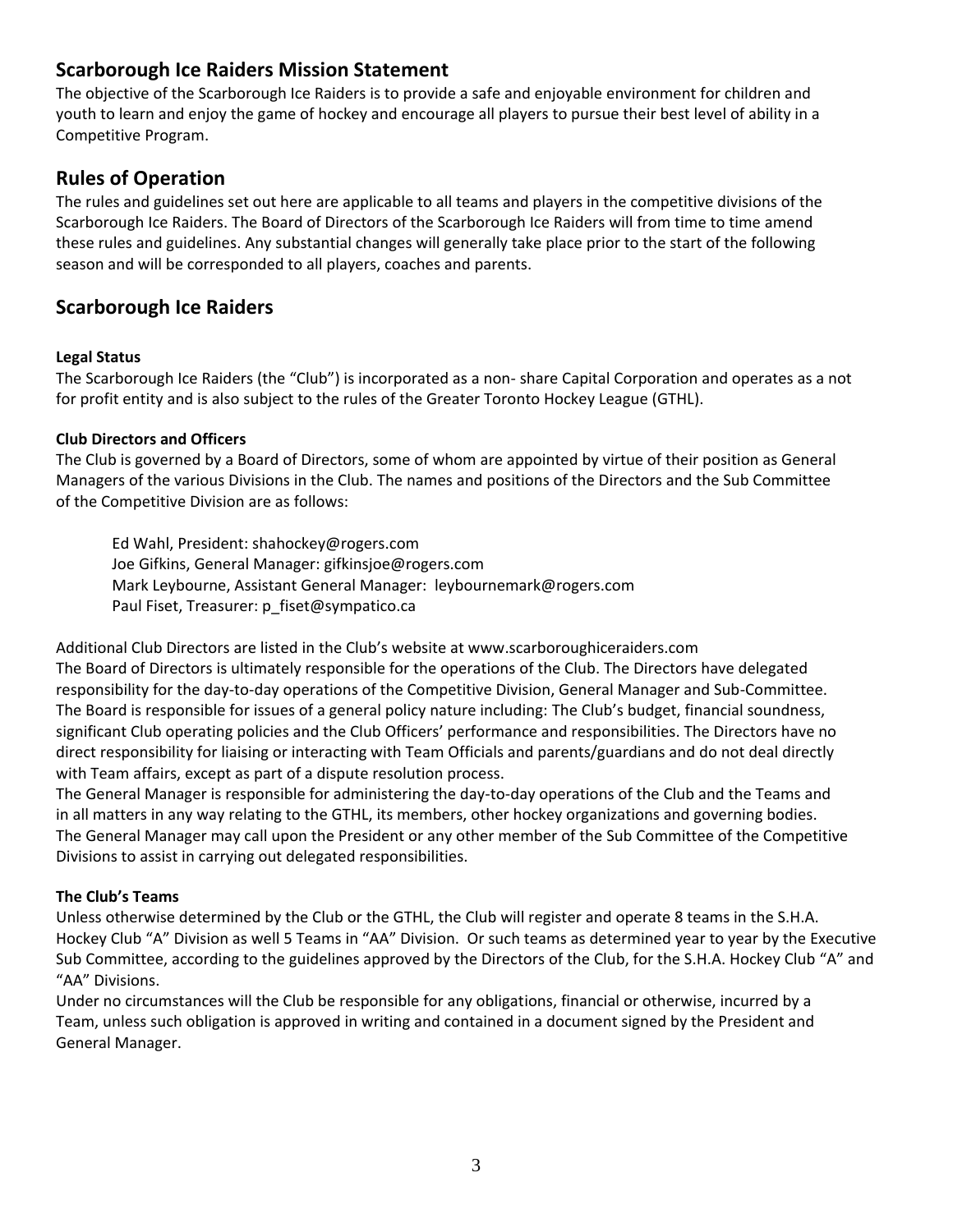### **The Club's Responsibilities**

Subject to the overriding authority of the GTHL and Hockey Canada, the Club has exclusive control over its Teams and players registered with the Club for all periods sanctioned or mandated by the GTHL. In addition to the foregoing and to the other rights listed below, the Club through the authority given to the General Manager of the Competitive Divisions and subject to its By-Laws and other policies shall have primary responsibility for the following:

- a) Team Officials: The Club appoints and, if necessary, replaces the Head Coach of each team and approves the selection of other Team Officials. The Club monitors and evaluates the performance of all Team Officials.
- b) GTHL Registration: The Club registers its players and Team Officials with the GTHL.
- c) Team Programs: The Club develops programs of general application for its Teams.
- d) Tournaments: The Club approves and processes tournament applications. If a conflict in scheduling between Teams arises, the final determination as to the application to be processed will be made by the Club in its absolute discretion.
- e) Practice Ice: The Club provides each Team with 1.5 hour of practice ice each week on a regularly scheduled basis. Any additional practice ice required is to be arranged by the Team at their own cost.
- f) Equipment Gear and Clothing: The Club provides each Team with Club mandated game sweaters, socks, Club jackets and equipment bags. Club jackets must be worn by all players to all games. Failure to do so may result in the suspension of the player (or coach). The Club must approve all sponsorship cresting prior to placement. The Club has recommended that track suits, hats and other visible apparel only be purchased if done so through a sponsor; however, this is a team decision which must be agreed to be 75% of the parents. Everyone must participate when the decision is made.
- g) League Apparel: MUST be purchased through the approved distributers of the Club with permission granted from the Club itself.
- h) Disciplinary Hearings: The Clubs Officers (President and/or the General Manager) accompany team Officials and player(s) to any disciplinary hearing mandated by the GTHL. The Club reserves the right to exclude any person(s) from a disciplinary hearing, as it considers appropriate in its absolute discretion.
- i) Club Name and Logo: Scarborough Ice Raiders and S.H.A. Hockey Club and their Logos are the property of the Club. The Club approves all uses of its name and logos on materials, equipment, gear and clothing.

# **Club Registration Fees**

Club Registration Fees per player is \$2,000.00 for the 2022 / 2023 season are inclusive of the following:

Team Jerseys/Socks (home & away) / Winter Jacket / Bag Insurance

1.5 Hour Practice Ice weekly

GTHL Team Registration Fee

### **Financial Assistance**

Financial assistance is determined on an individual basis. Recipients must approach the General Manager, who in turn will present to the Club's Board of Directors who will, in turn determine what, if any assistance is granted.

### **Fund Raising**

### **General**

The Club's General Manager will review and approve all Team fundraising programs before they are implemented. The Team is solely responsible for the consequences of such activities. All fundraising efforts shall be conducted in compliance with all Provincial and municipal laws, by-laws and regulations.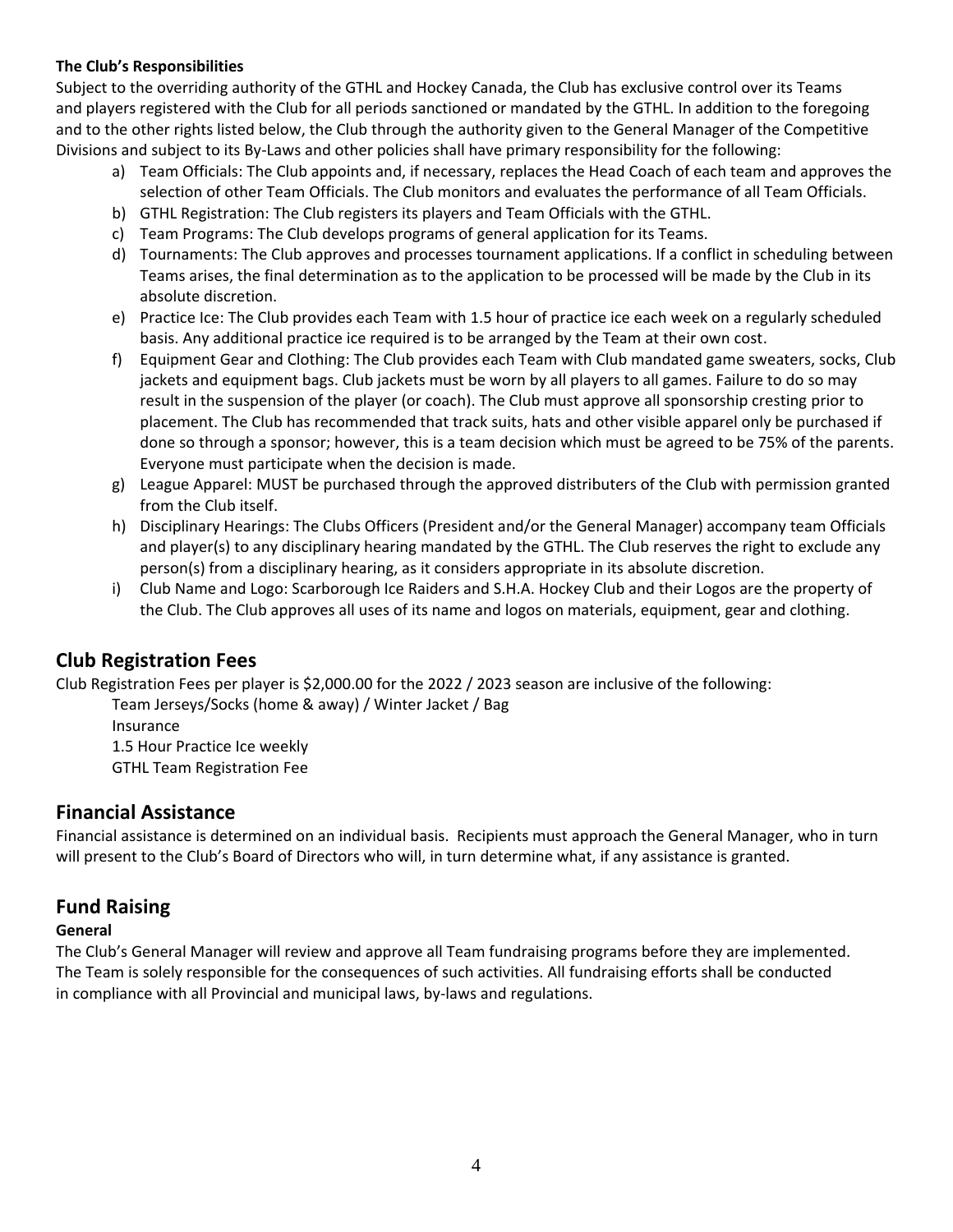### **Who can make Decisions on Behalf of the Club**

Unless specifically set out in these rules, no decision, authorization or approval granted by a Club Officer will be binding on the Club, unless it is in writing and signed by the President and General Manager of the Competitive Division.

Any decision or approval sent by e-mail must be originated by the General Manager. It will have the appropriate approvals as required under our governing rules and regulations

### **Communication with Club Officers**

- a) General: All issues and communications relating to the ordinary course of the Club should be directed to the General Manager, unless urgency or circumstance requires that the President be contacted. The President of the S.H.A. Hockey Club shall not to be contacted as the President does not have any specific responsibility or authority to deal with matters of the S.H.A. Hockey Club Competitive Division (Scarborough Ice Raiders), other than by consultation with the General Manager of the S.H.A. Hockey Club Competitive Division.
- b) Communication between the Club and Team Officials: Unless otherwise dictated by circumstance or urgency, all requests, notices or other matters requiring interaction between the Club and a Team, shall be communicated to or by the Team's Head Coach or Team Manager.
- c) Communication between parents/guardians and the Club: Parents/guardians should not communicate directly with the Club outside of scheduled meetings. Exception to this will be in the circumstance where the parent/guardian has communicated with the Head Coach and Team Manager. Refer also "Dispute Resolution" below.

### **The Teams**

### **Team Officials**

Each Team will have the following officials;

- A Head Coach appointed by the Club
- At least two Assistant Coaches appointed by the Head Coach subject to Club approval.
- A Trainer appointed by the Head Coach subject to Club approval, and
- A Team Manager appointed by the Head Coach subject to Club approval
- Parent Liaison appointed by the team officials and parents. The Liaison is not to be related to any of the other team officials and will assist the manager in his/her responsibilities and decisions pertaining to the bank account and team functions.

### **Head Coach's responsibilities**

The Head Coach of each Team will be responsible for the content, scope and implementation of any programs established for the Team as well as the conduct of his or her players and Team Officials, as outlined here or otherwise communicated to the Head Coach.

Where a Team is called upon to perform an action under the Rules and policies set out here, the action shall be performed by the Head Coach or other Team Official s/he may designate with the approval of the Club.

### **Payments to Team Officials**

The Scarborough Ice Raiders and its Competitive Division does not pay any Coaches or other volunteers. Members of the Coaching Staff of each Team may be reimbursed for reasonable expenses (when the member is not related to any of the players on that team) incurred at Tournaments outside of the GTA. Certain approved professional development courses may also be reimbursed by the Club.

### **Team Officials are not employees of the Club**

The Club is not responsible for any Coach's or Team Official's actions or omissions of any nature or kind.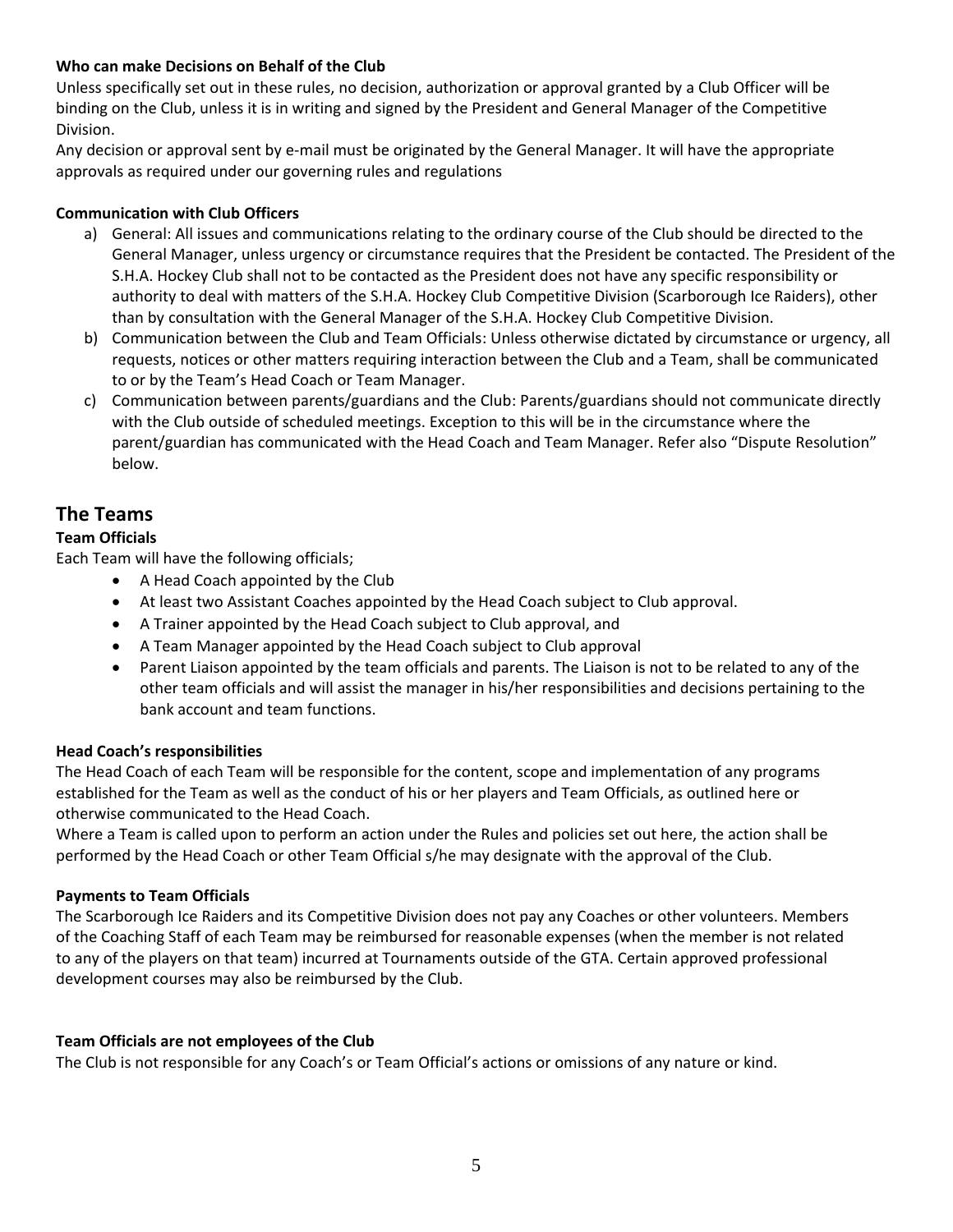### **Treatment of players**

All players are to be treated equally. Where a player is a child or relative of a Team Official and the Club determines the treatment of such player is not in the best interest of the Team, a warning will be issued to the Head Coach and Team Official. If the treatment continues, the Club may suspend or replace the Head Coach or Team Official.

### **Team meetings**

As per GTHL Rule 5.11, the Head Coach will meet with parents/guardians at least 3 times each season. The first meeting will be prior to the start of the season. Each meeting will include the presentation of the team's financial summaries. The meetings will review matters of interest relating to the Team.

A notice of the meeting will be provided to the parents/guardians a minimum of 5 days prior to the meeting and the meeting will be held at a location convenient to the majority of the attendees and will be chaired by the Head Coach.

### **Sponsorship**

Teams are encouraged to solicit corporate sponsorship to reduce the financial burden on parents/guardians. The Team, at its sole cost, may grant sponsors the right to place their names and/or logo on equipment gear and clothing used by the team. The General Manager must approve all sponsorship cresting including location and size.

### **Supplementary Team rules**

The Team may adopt policies and rules in addition to those set forth here. No rules shall be effective unless approved by the Club and a copy given to each of the Team players and one of their parents/guardians.

### **TEAM FINANCES**

### **Team bank accounts**

Each team will maintain a bank account under the Team's name with a bank satisfactory to the Club. There will be at least three signing authorities for each Team bank account including at least one Team Official and at least two parents who are unrelated to and independent from any Team Official or Club Official where one is selected by the parents/guardians representing 75% of the players on the team. At least two signatures shall be required for all cheques issued by the Team, including the signatures of at least one of the parent representatives referred to above. No money is to be withdrawn from the Team bank account unless it is by way of a cheque, with 2 signatures. The names of the authorized signing officers shall be provided to the Club upon request.

### **Team receipts and expenditures**

All revenues belonging to the Team including fees, sponsorship contributions and proceeds derived from fundraising activities shall be deposited to the Team's bank account, without prior deduction, immediately upon receipt.

### **Team finances**

- Prior to the start of try-outs, the Club will provide to each Head Coach a statement of costs for the goods and services provided by the Club to the Team for that year. This statement will also be available on the website.
- The Head Coach will provide the Club, 30 days prior to the commencement of try-outs, a Preliminary Budget for approval including: proposed Team revenues, proposed Team expenses and reasonably detailed explanatory notes for each budgeted item.
- The Club will require the Head Coach to provide the Preliminary Team Budget to parents/guardians at least one day prior to the date fixed for signing the player's registration card. The parent/guardian must acknowledge in writing receipt of a copy, at the time of signing of the registration card.
- No material changes to the Preliminary Budget shall be permitted without prior approval of the Club and 75% of the parents/guardians of the players on the team.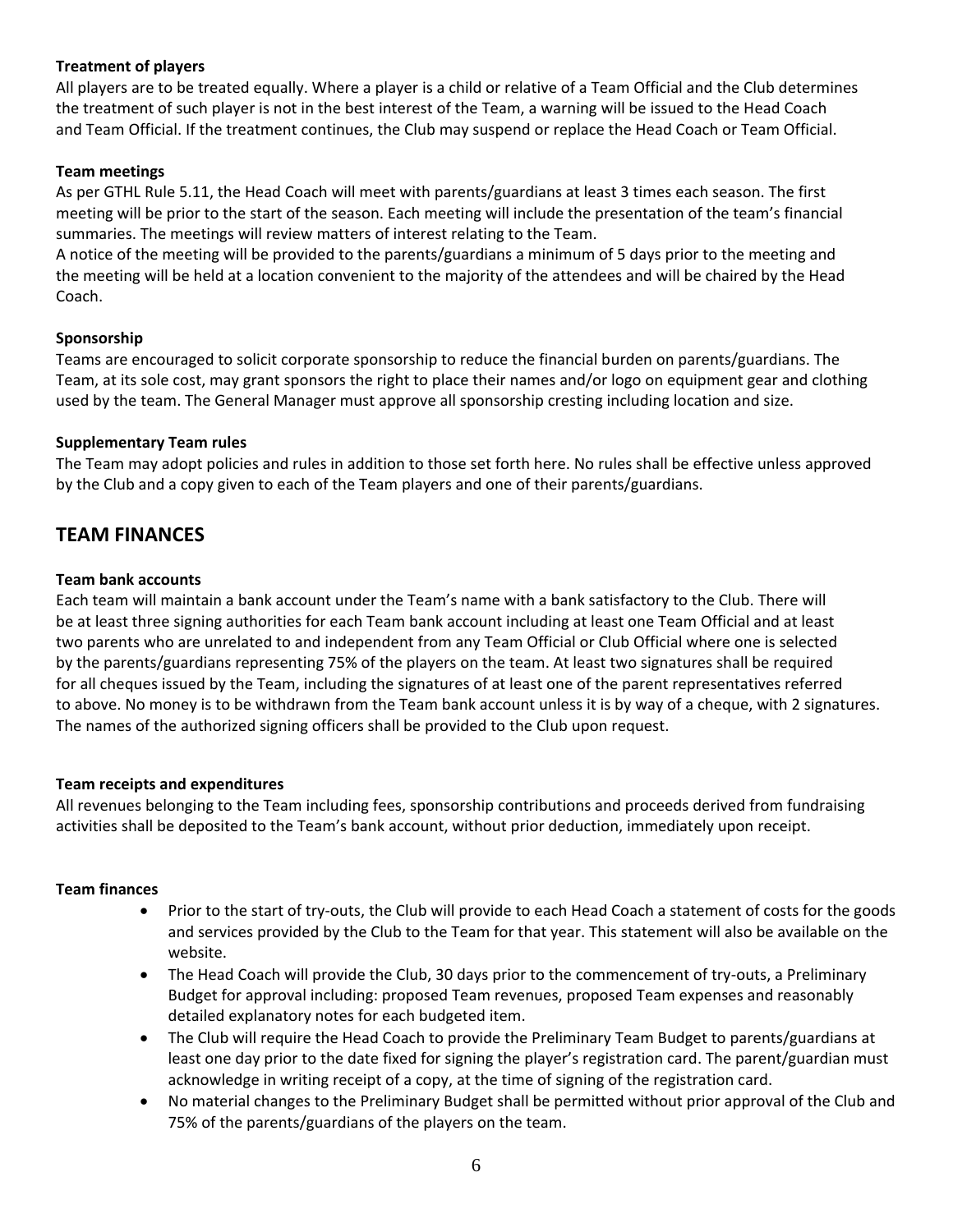- The Head Coach will submit the Final Team Budget to the Club and to the Parent/guardian of each player. The final budget must be in the format acceptable to the Club. Changes must be highlighted with appropriate explanations.
- The Final Team Budget must be submitted to the Club and to the parent/guardian of each player prior to the start of the GTHL season
- Any goods or services purchased from any Team Official must be separately disclosed.
- It is mandated by the GTHL that the team will provide financial updates within 10 business days of September 30 and January 31 regarding the Team finances and the approved budget. In addition to the Final Financial Statement which shall be provided within four weeks after the Team's last game. The Final Financial Statement must be signed by at least 2 signing officers of the team.
- If there is a surplus of funds available to the Team at the close of the GTHL season, the surplus is to be used in a manner as the parents/guardians representing 75% of the players on the team reasonably determine. If there is no determination by April 15th the funds are to be transferred to the Club. The Club will return the funds to the Team as reconstituted which shall be used to offset that season's expenses.
- Any complaint by a parent/guardian arising out of a Team budget or financial summary must be referred to the Club for resolution. The decision of the Club will be binding on all parties.

# **RULES RELATING TO PARENTS/GUARDIANS**

### **Notices, approvals and authorizations**

Any notice, approval or authorization given by a parent/guardian of a player shall be recognized as having been given by all parents and/or guardians of the player.

### **Payment of fees**

Payments of registration fees (Club fees) are due September 1st of the season. Team fees are due by the date determined by the Head Coach of the Team. Failure to make such payments at the times prescribed may result in the suspension of the player until the team receives payment.

### **Standard of conduct**

Parents/guardians are expected to conduct themselves in a manner which best exemplifies the standards and values of the Club, demonstrating respect, courtesy and civility in all dealings with their child's involvement in the Club's hockey program, including dealings with

The Club and any of its Teams Other parents/guardians of players Opposing teams Game officials, and Fans and spectators

Provocative and inflammatory types of behavior, including the use of profanity, threats and verbal or physical confrontations will not be tolerated.

### **Sanctions for misconduct**

The Club reserves the right to discipline any parent/guardian who violates this standard of behavior or whose actions, in the opinion of the Club, denigrate, damage or bring into disrepute, the image and reputation of the Club or Team Officials. The parent/guardian may be prohibited from attending Team functions, practices or games for such a period, as the Club considers as appropriate. Failure to abide by these sanctions may result in the suspension or release of the player.

### **Standards and sanctions imposed by the GTHL**

In addition to the above, sanctions may be imposed by the GTHL as contained in section 14 of the GTHL Handbook.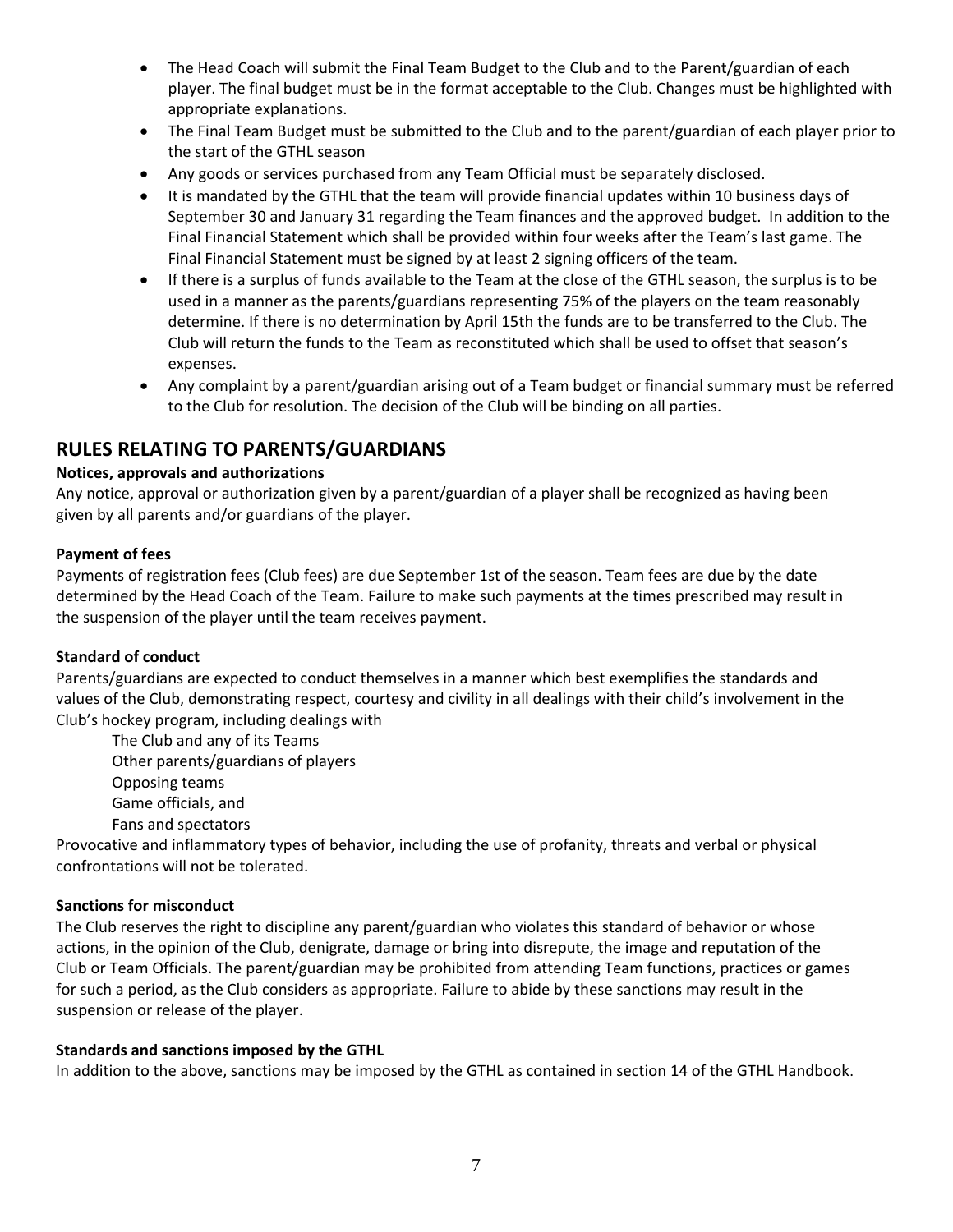# **RULES RELATING TO PLAYERS**

### **Players' obligations**

### Players shall

- a) Represent their team with dignity at all reasonable times.
- b) Always play to the best of their ability.
	- a. Showing respect for the rules of the game, game officials and their decisions, and their opponent.
	- b. Using their best efforts to maintain their composure while on the ice.
	- c. Refrain from trash talking or making improper gestures, whether on or off the ice.
- c) Demonstrate respect for their team mates and treat them fairly and equally.
- d) Demonstrate respect for their coaches and other Team Officials.
- e) Make their commitment to the Team, its programs and its goals as a major priority.
- f) Make sure their equipment is kept in a good state of repair and not altered in any manner.
- g) Attend all games or other events prescribed by the team.
- h) Abide by the Team dress code.
- i) Refrain from using alcohol and prohibited drugs.

### **Sanctions for breaching obligations**

The Club reserves the right to restrict ice time, or suspend or release a player who is found by the Club to have breached any of the above obligations

### **Player injury**

Neither the Club nor the Team is responsible for any injury suffered by a player however caused. The GTHL maintains insurance which may be applicable in certain events.

### **Allocation of ice time**

The Head Coach shall make all decisions about the amount of ice time having regard to the best interests of the team. Any player denied reasonable ice time, the player or parent/guardian, shall be entitled to request and obtain an explanation for the decision, without fear or threat of repercussion, provided the request is made in a civil and appropriate manner. If a player is denied reasonable ice time on a continuous basis and is not satisfied with the explanation of the Head Coach he or she may request the issue be referred to the General Manager of the Competitive Divisions for determination. The decision of the Club will be final and binding on all parties.

### **Affiliated teams**

Any player may be called to play for the Team which is one level higher by way of affiliation (Minor Atom and Atom). Players should be made available to the Affiliated Team as long as it does not conflict with the player's primary responsibility to their own team (games and tournaments).

Whenever possible, affiliated players should practice with the Affiliated Teams. Their own Team Official must contact players who are to be called up to play.

### **Permission to skate**

- a) With other minor teams Permission to skate with other GTHL, OMHA or Alliance teams shall be granted the discretion of the General Manager or President and is only binding if signed by the President or the General Manager. Permission to Skate forms will only be granted after the player has attended the first tryout of the Team. The Club may authorize a maximum of 3 permission to skate forms for a player
- b) With junior teams Permission to skate forms with Tier II, Jr. B or Jr. C may be granted after the first tryout, by the President of the Club.
- c) Tier II Affiliation No Minor Midget or Midget player having received Permission to Skate will be released from the Club without the approval of the President of the Club.